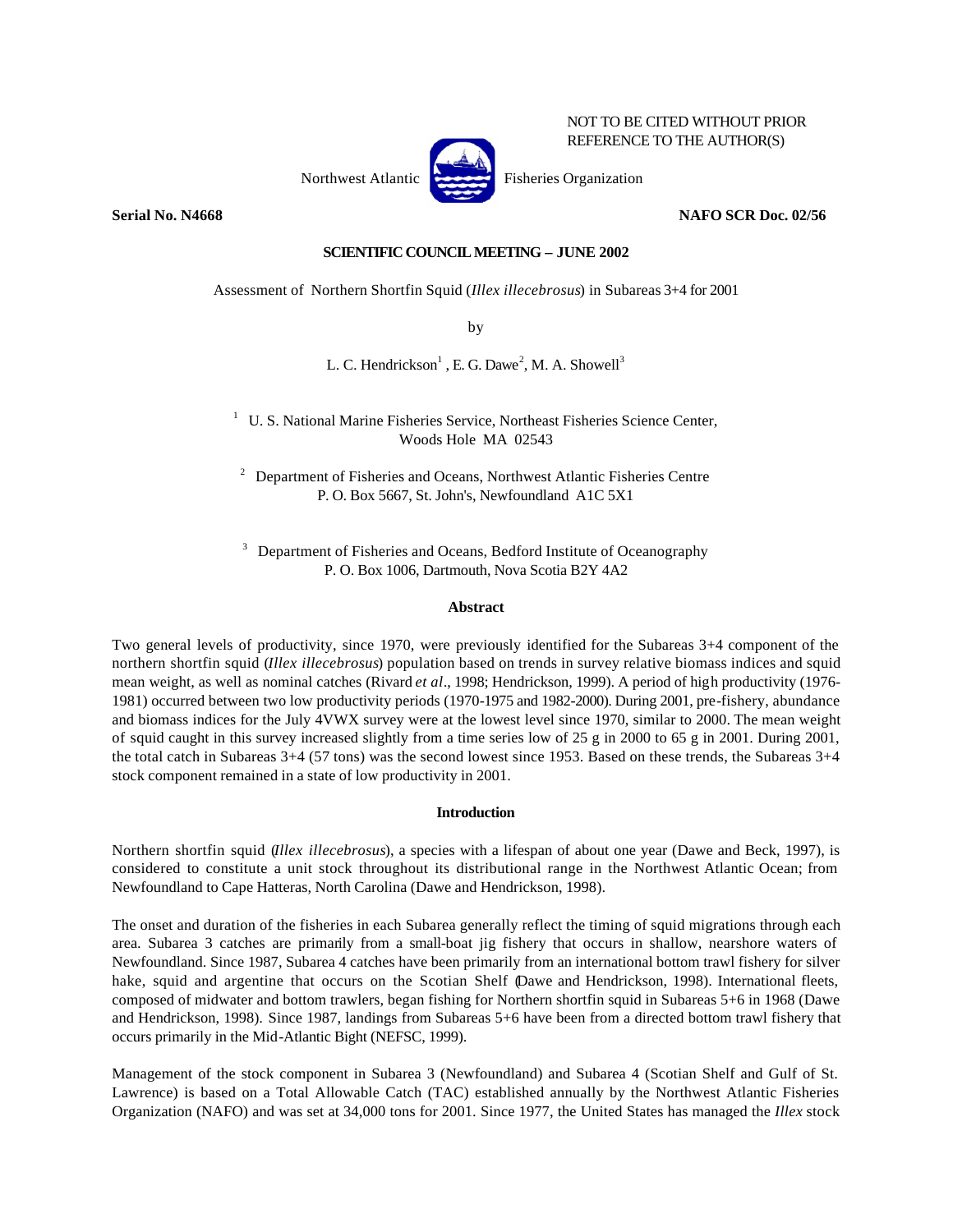component in its Exclusive Economic Zone (EEZ) (Subareas 5+6). The TAC for the Subareas 5+6 stock component was 24,000 tons in 2001. This document provides an evaluation of the status of the Subareas 3+4 component in 2001, based on trends in commercial fishery data, survey relative abundance and biomass indices, and fishing mortality indices, with an emphasis on the present low productivity period (1982-2001).

#### **Materials and Methods**

#### **Commercial Fishery Data**

Historically, catches have been recorded from the Subarea 3 fishery since 1911 (Dawe, 1981) and from the Subarea 4 fishery since 1920 (ICNAF, 1973). Catches from Subareas 5+6 have been recorded since 1963 (Lange and Sissenwine, 1980). Fisheries data evaluated herein include nominal catches from Subarea 3 and Subarea 4 during 1953-2001. Landings from Subareas 5+6, during 1963-2001, are also presented.

Subarea 4 catches during 1987-2001 represent the sum of catches (kept fraction only) of Northern shortfin squid in the Scotian Shelf silver hake fishery plus catches from the Canadian Zonal Interchange Format (ZIF) Database. The ZIF database contains catches by Canadian vessels and international vessels with Canadian allocations. Squid catches in the silver hake fishery were obtained from the Maritimes Observer Program Database. Since observer coverage in the SA 4 silver hake fishery has been 100% since 1987, and data are collected on a tow-by-tow basis (Showell and Fanning, 1999), catches from this source are considered the most accurate.

No biological samples of Northern shortfin squid were collected from the Subareas 4-6 catches during 2001 (NAFO, 2002a). Length and maturity data were collected, by sex, from the Newfoundland inshore jig fishery at one site during 2001.

#### **Research Survey Data**

Fishery-independent indices of relative abundance (stratified mean number per tow) and biomass (stratified mean kg per tow) were available from stratified, random, multi-species bottom trawl surveys conducted by Canada in Div. 4T (southern Gulf of St. Lawrence) since September of 1971, Div. 4VWX (Scotian Shelf) since July of 1970, and by the United States of America in Subareas 5+6 during September-October since 1967. All strata were included in computations of the Div. 4T survey indices (Halliday and Koeller, 1981; Koeller, 1980) and the Div. 4VWX survey indices (Fanning, 1985). There were no gear or vessel conversion coefficients applied to indices from either of these two surveys. All offshore strata, between depths of 27-366 m (Grosslein, 1969), were included in the computations of survey indices for Subareas 5+6 and gear and vessel standardization coefficients were applied to these indices (NEFSC, 1999). With the exception of the Div. 4T survey, which occurs only during daylight, sampling was conducted around the clock.

Data from three research surveys were available to address a 2001 research recommendation to derive survey abundance and biomass indices for Subarea 3. Swept area estimates of absolute abundance and biomass were derived, from all strata sampled during 1988-2001, in the July EU bottom trawl survey on the Flemish Cap in Div. 3M (Saborido-Rey and Vazquez, 2001). Stratified mean number per tow and weight per tow indices were derived for all strata sampled during 1995-2001, in the autumn Div. 2J3KLNO bottom trawl survey conducted during September-December, and in the spring Div. 3LNOPs survey conducted during April-June (Doubleday, 1981). The survey trawl was changed in 1995 from an Engels Hi-rise to a Campelen 1800 shrimp trawl that is smaller in overall size and has smaller mesh. In addition, squid catches were not consistently recorded in earlier years during either of these surveys.

## **Fishing Mortality**

Annual fishing mortality indices for Subareas 3+4, during 1970-2001, were computed by dividing annual catches in Subareas 3+4 by the annual biomass indices from the July Div. 4VWX surveys.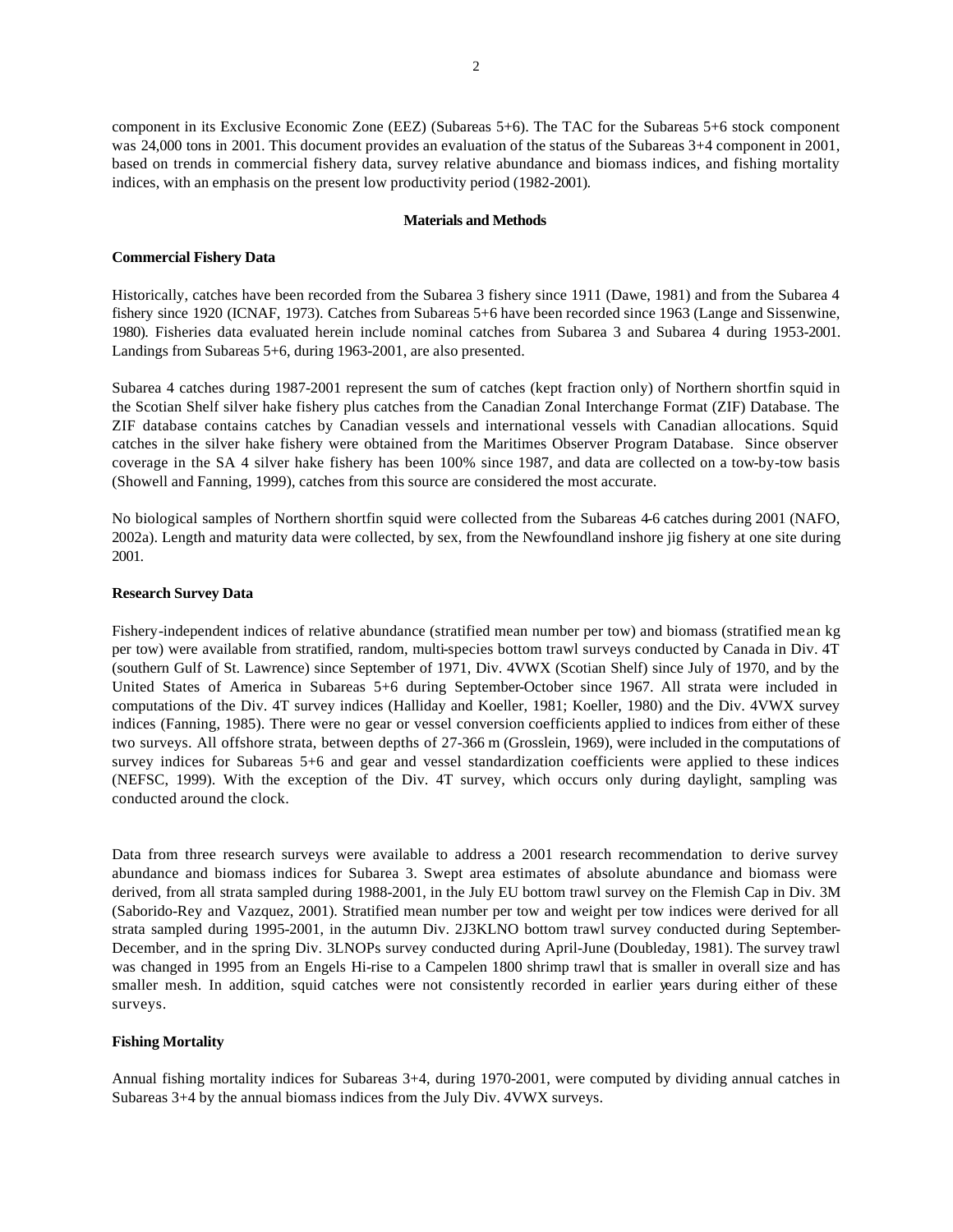#### **Results**

# **Subareas 3+4 Fisheries**

During 1992-1999, squid catches in the silver hake fishery were predominantly from the Cuban fleet. However, effort in this fishery has declined during the past two years. The sole Russian trawler in this fishery caught 12 tons of squid in 2000 (Rikhter and Sigaev, 2001; NAFO, 2002b) and had no squid catch in 2001 (Rikhter and Sigaev, 2002, NAFO, 2002b). Annual catches in Subarea 4 were approximately 40 tons during 2000 and 2001 (Table 1). The Subarea 3 catch declined from 328 tons in 2000 to 23 tons in 2001.

Catches in Subareas 3+4 increased during the 1970s and reached a peak of 162,092 tons in 1979 (Table 1, Fig. 1). During 1976-1981, total catches (Subareas 3-6) were dominated by those from Subareas 3+4; averaging 80,645 tons in Subareas 3+4 and 19,661 tons in Subareas 5+6. Following a 1979 peak, Subarea 3+4 annual catches declined sharply, to less than 1,000 tons during 1983-1988. During 1997, Subareas 3+4 catches (15,614 tons) reached their highest level since 1981 and were primarily from the Subarea 3 jig fishery (12,748 tons). Since 1997, catches in Subareas 3+4 have declined to less than 1,000 tons, and in 2001 (57 tons), were the second lowest since 1953.

## **Subareas 5+6 Fishery**

Catches in Subareas 5+6 reached a peak of 24,900 tons in 1976 and have ranged between 2,000 tons and 23,000 tons since this time (Table 1). Since 1987, the Subareas 5+6 fishery has consisted solely of domestic bottom trawlers. During 1987-1997, catches were generally in the range of 10,000-18,000 tons. Catches during 1998 (23,597 tons) reached their highest level since 1977 but this lead to closure of the fishery in August because the TAC (19,000 tons) was landed. Since then, the Subareas 5+6 catch declined sharply, from about 9,000 tons in 2000 to about 3,900 tons in 2001, representing the second lowest level since 1988.

## **Catches from Subareas 3-6**

The timing and duration of fisheries varies by Subarea. Since 1992, fisheries in Subareas 4 and 5+6 have occurred during June-October with a July peak in catches. The Subarea 3 fishery has occurred during July-November with a September peak in catches (Fig. 2).

Combined catches from Subareas 3-6 decreased from 25,500 tons in 1998 to approximately 4,000 tons in 2001; the lowest level since 1988 (Table 1, Fig. 1). This decline was due to decreases in all fishery areas, but primarily from Subareas 5+6.

## **3.4 Survey Abundance and Biomass Indices**

Annual survey trends in relative abundance (stratified mean number per tow) and biomass (stratified mean kg per tow) are shown in Fig. 3 and presented in Table 2. The Div. 4VWX July survey generally occurs prior to the Subarea 3 fishery and during the early phase of the Subarea 4 fishery, so it can be considered a pre-fishery biomass index. This survey encompasses a larger expanse of *Illex* habitat in Subarea 4 than does the Div. 4T survey. Relative biomass indices from the Div. 4VWX survey indicate a period of high productivity during 1976-1981, averaging 12.6 kg/tow, followed by a low productivity period during 1982-2000, averaging 2.6 kg/tow (Fig. 3, Table 2). During 2001, indices of relative abundance (4.1 squid per tow) and biomass (0.3 kg per tow) from the Div. 4VWX survey were the second lowest since 1970.

Abundance indices from the two other pre-fishery surveys, the Canadian spring survey in Subarea 3 and the EU July survey on the Flemish Cap (Div. 3M), do not appear to track the same trends as the Div. 4VWX July survey (Fig. 4). The Flemish Cap likely represents marginal habitat for *Illex* and the Canadian survey is conducted during April-June, a time when squid may not have migrated from oceanic waters onto the continental shelf in some years (Dawe and Warren, 1993). The Canadian spring survey indices are of much lower magnitude than the Div. 4VWX indices (Fig. 4, Table 3), in part because the entire survey area does not consistently represent suitable *Illex* habitat during that time of year.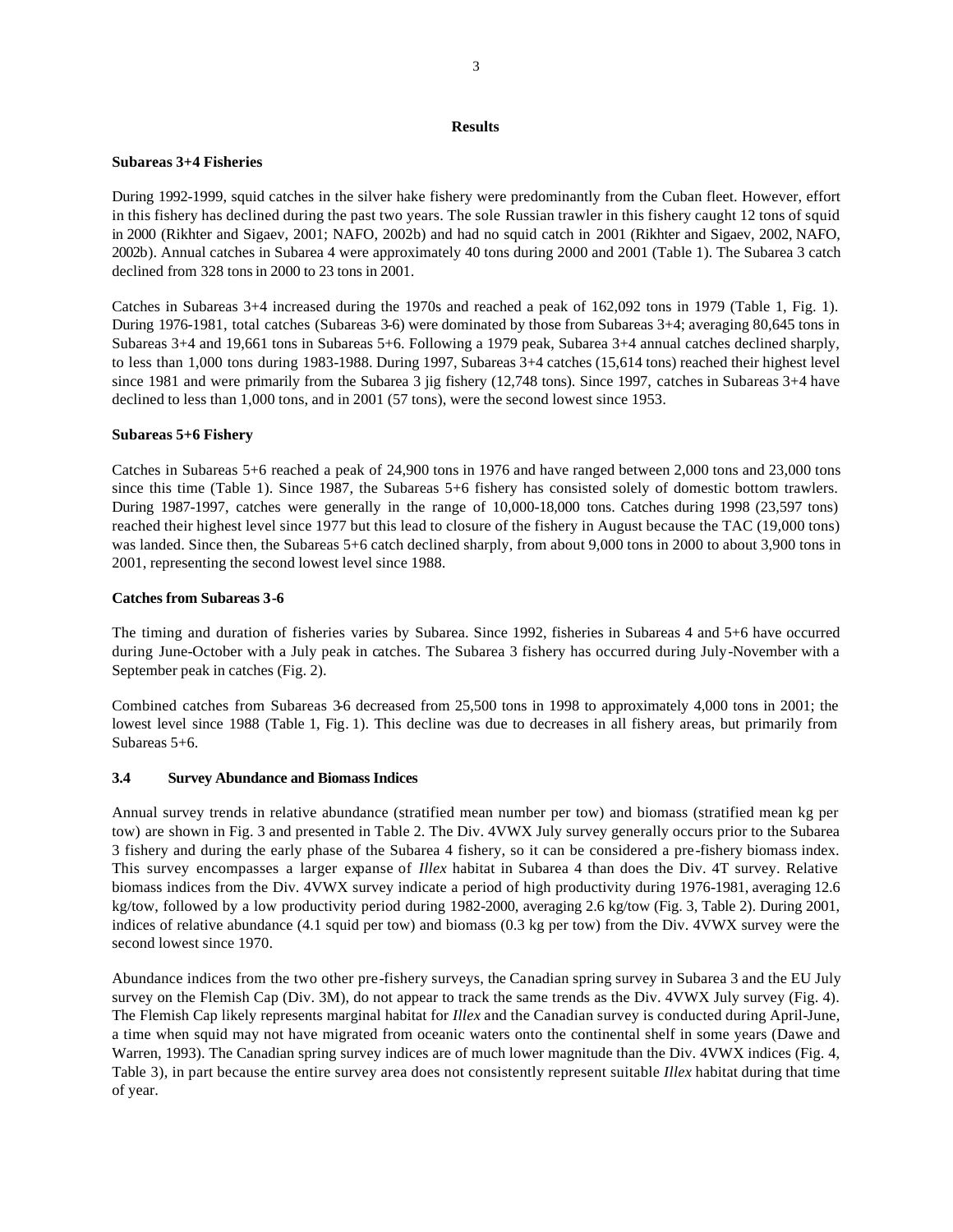The survey in Subareas 5+6 occurs during September-October and can be considered a post-fishery biomass index. Other post-fishery indices include the September Div. 4T survey, which appears only to capture squid during periods of high abundance, and the September-December Div. 2J3KLNO survey. The latter indices are much lower in magnitude (Table 3), but appear to track the Subareas 5+6 indices (Fig. 5). The signal to noise ratio of these indices may be improved if they are derived from a subset of strata that consistently serves as *Illex* habitat during that time.

## **Body Size**

Mean weights of squid caught in the Div. 4VWX survey indicate that squid were larger during the high productivity period and smaller during the low productivity period (Fig. 6). Mean weights in this survey increased from 25 g in 2000 to 65 g in 2001. However, the mean weight of squid from the Subareas 5+6 autumn survey declined from 95 g in 2000 to 72 g in 2001, the lowest value of the time series.

Mean mantle lengths from the Newfoundland inshore jig fishery, during September of 2001 (18.9-19.9 cm), were slightly larger than those observed in 2000, but remained smaller than during 1976-1982 (Dawe *et al*., 2001).

# **Fishing Mortality Indices**

Annual fishing mortality indices for Subareas 3+4 were high during 1977-1981, reaching a peak of 4.09 in 1978 (Table 4, Fig. 7) and averaging 1.67 during the high productivity period (1976-1981). High levels during 1976-1981 were attributed to increased catches and low survey indices (Fig. 8). Since 1982, relative fishing mortality rates have been much lower and averaged 0.18 during 1982-2001.

## **Discussion**

Relative abundance and biomass indices, as well as the mean weight of squid caught in the Div. 4VWX July survey, were very low during 2001. These data suggest that the Subarea 3+4 stock component remained in a low productivity state during 2001. Based on these trends, the Subareas 3+4 stock component remained in a state of low productivity in 2001.

#### **Acknowledgements**

We thank Doug Swain for providing the Div. 4T survey indices and Antonio Vazquez for providing the swept area abundance and biomass estimates from the EU bottom trawl survey on the Flemish Cap.

#### **References**

- Dawe, E. G. 1981. Development of the Newfoundland squid (*Illex illecebrosus*) fishery and management of the resource. *J. Shellfish Res*., **1**: 137-142.
- Dawe, E. G. and P. C. Beck. 1997. Population structure, growth and sexual maturation of short-finned squid at Newfoundland, Canada, based on statolith analysis. *Can. J. Fish. Aquat. Sci*., **54**: 137-146.
- Dawe, E. G., P. C. Beck, and J. Drew. 2001. An update of the fishery for short-finned squid (*Illex illecebrosus*) in Newfoundland area during 2000 with descriptions of some biological characteristics. *NAFO SCR Doc*., No. 57, Ser. No. N4435, 8 p.
- Dawe, E. G. and L. C. Hendrickson. 1998. A review of the biology, population dynamics, and exploitation of shortfinned squid in the northwest Atlantic Ocean, in relation to assessment and management of the resource. *NAFO SCR Doc*., No. 59, Ser. No. N3051, 33 p.
- Dawe, E. G., and Warren, W. G. 1993. Recruitment of short-finned squid in the Northwest Atlantic Ocean and some environmental relationships. *Journal of Cephalopod Biology*, **2**: 1-21.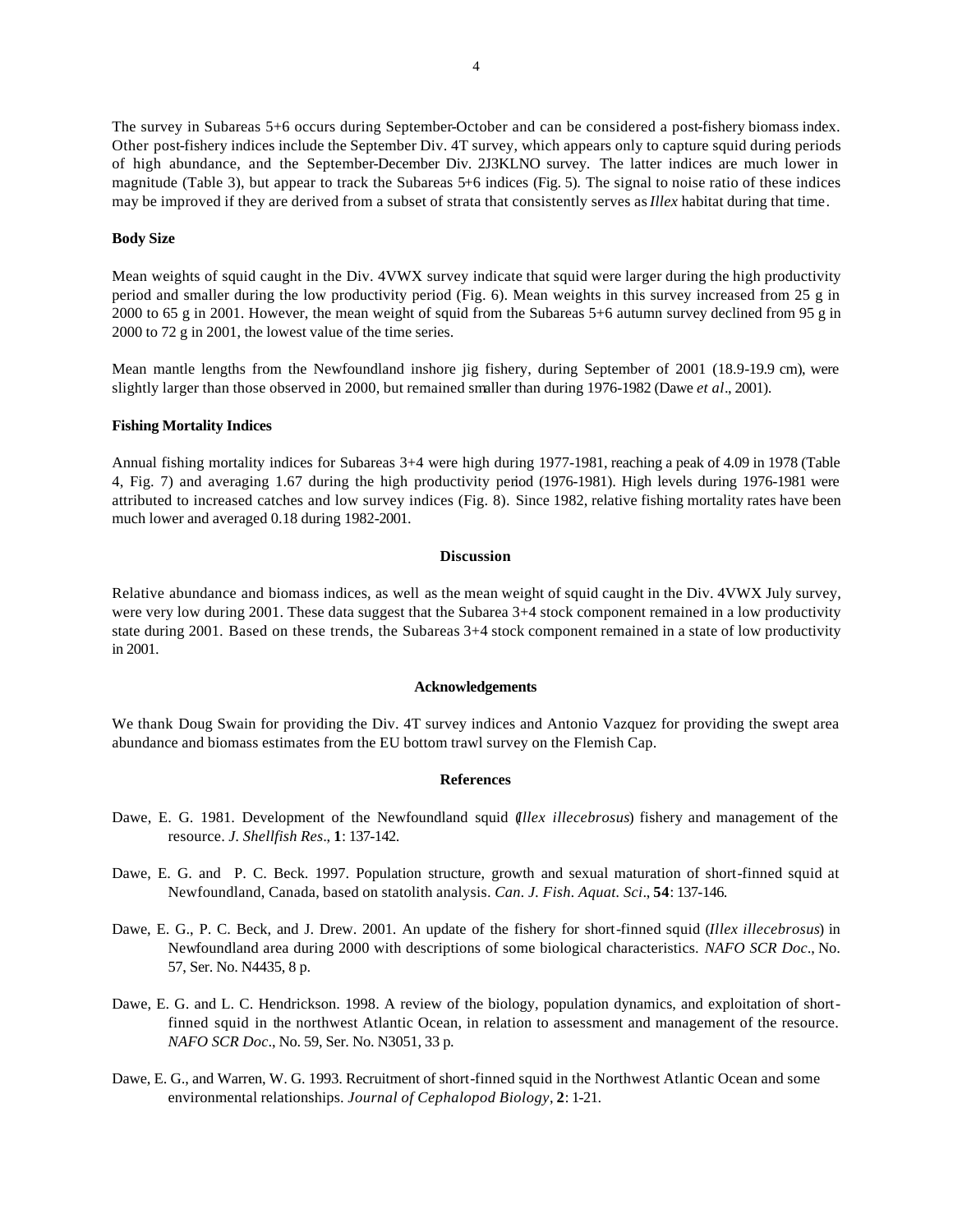Doubleday, W.G. 1981. Manual on groundfish surveys in the northwest Atlantic. *NAFO Sci. Coun. Studies*, **2**: 55 p.

- Fanning, L. P. 1985. Intercalibration of research survey results obtained by different vessels. *CAFSAC Res. Doc*., 85- 83. 43 p.
- Grosslein, M.D. 1969. Groundfish survey program of BCF Woods Hole. *Commer. Fish. Rev*., **31**(8-9): 22-35.
- Halliday, R. G. and A. C. Kohler. 1971. Groundfish survey programmes of the St. Andrews Biological Station, Fisheries Research Board of Canada – objectives and characteristics. *ICNAF Res. Doc*., No. 35, Ser. No. 2520. 25 p.
- Hendrickson, L.C. 1999. Fishery effects on spawner escapement in the Northwest Atlantic *Illex illecebrosus* stock. *NAFO SCR Doc*., No. 66, Ser. No. N4125. 8 p.
- ICNAF. 1973. Nominal catch of squid in Canadian Atlantic waters (Subareas 2-4), 1920-68. *ICNAF Redbook*, **1973**, Part III: 154-161.
- Koeller, P. A. 1980. Distribution, biomass and length frequencies of squid (*Illex illecebrosus*) in Divisions 4TVWX from Canadian research vessel surveys: an update for 1979. *NAFO SCR Doc*., No. 17. Ser. No. N049.
- Lange, A. M. T. and M. Sissenwine. 1980. Biological considerations relevant to the management of squid *Loligo pealeii* and *Illex illecebrosus* of the Northwest Atlantic. *Mar. Fish. Rev*., **42**(7-8): 23-38.
- Northwest Atlantic Fisheries Organization [NAFO]. 2002a. List of biological sampling data for 2001. *NAFO SCS Doc*., No. 8. Ser. No. N620. 18 p.
- Northwest Atlantic Fisheries Organization [NAFO]. 2002b. Historical nominal catches for selected stocks. *NAFO SCS Doc*., No. 13. Ser. No. N4639. 7 p.
- Northeast Fisheries Science Center [NEFSC]. 1999. Report of the 29th Northeast Regional Stock Assessment Workshop (29th SAW): Stock Assessment Review Committee SARC) Consensus Summary of Assessments. *Northeast Fisheries Science Center Ref. Doc*., **99-14** 347 p.
- Rikhter, V. A., and I. K. Sigaev. 2002. Russian Research Report for 2001. PART 1. Research carried out by AtlantNIRO in NAFO Subarea 4. *NAFO SCS Doc*., No. 4, Ser. No. N4597. 2 p.
- Rikhter, V. A., and I. K. Sigaev. 2001. Russian Research Report for 2000. PART 1. Research carried out by AtlantNIRO in NAFO Subarea 4. *NAFO SCS Doc*., No. 11, Ser. No. N4372. 3 p.
- Rivard, D., L. C. Hendrickson and F. M. Serchuk. 1998. Yield estimates for short-finned squid (*Illex illecebrosus*) in SA 3-4 from research vessel survey relative biomass indices. *NAFO SCR Doc*., No. 75, Ser. No. N3068. 4 p.
- Saborido-Rey, F. and A. Vazquez. 2001. Results from Bottom Trawl Survey on Flemish Cap of July 2000. *NAFO SCR Doc*. 01/22, Ser. No. N4390. 56 p.
- Showell, M.A. and L.P. Fanning. 1990. Assessment of the Scotian Shelf silver hake population in 1998. *Canadian Stock Assessment Research Document*. 99/148. 41 p.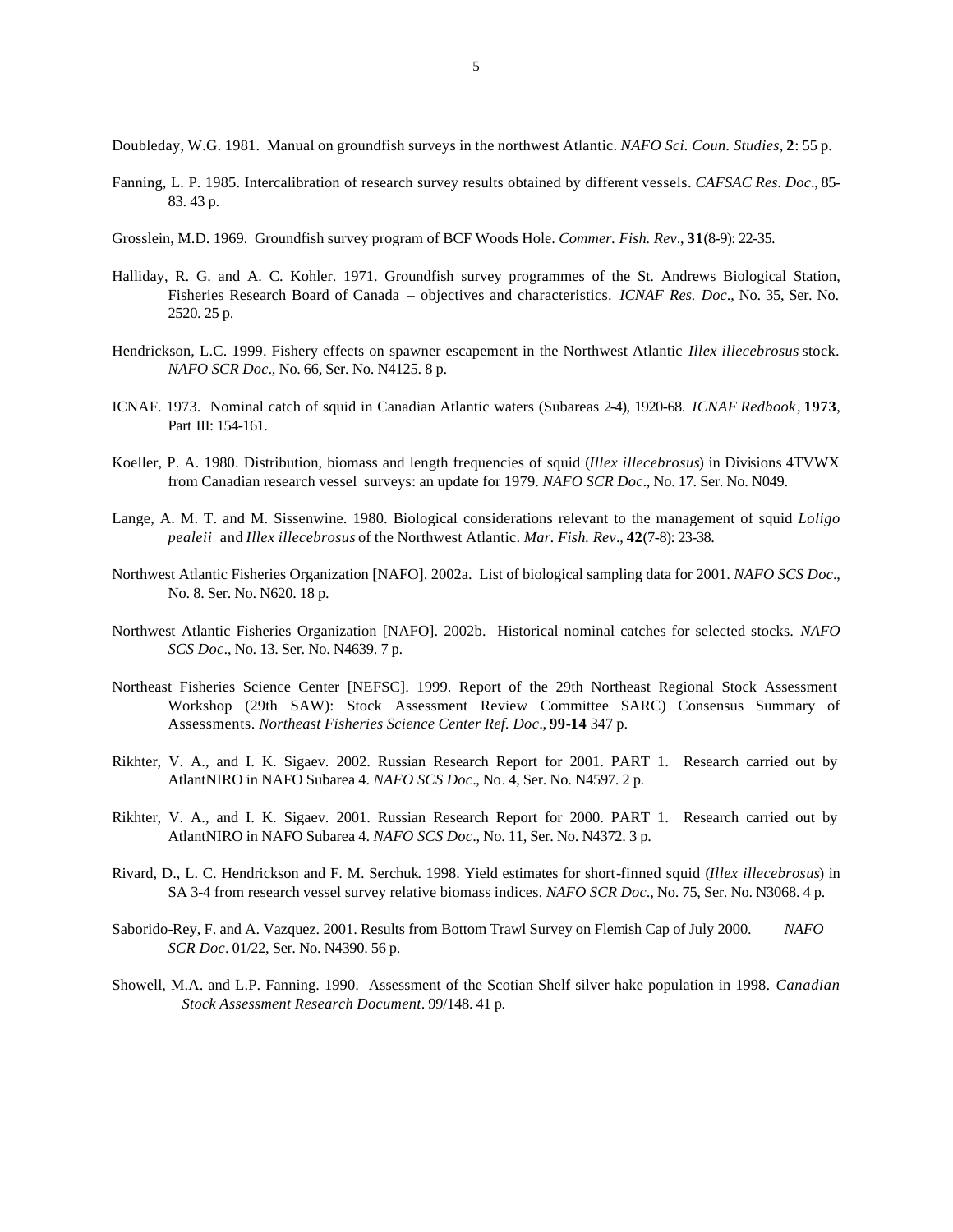|      | <b>Total</b>   |         |                |                 | <b>Total</b>    |             |         |  |
|------|----------------|---------|----------------|-----------------|-----------------|-------------|---------|--|
|      | Subarea        | Subarea | <b>Subarea</b> | <b>Subareas</b> | <b>Subareas</b> | TAC $(t)^1$ |         |  |
|      | 3 <sup>2</sup> | $4^3$   | $3 + 4$        | $5 + 6^{4,5}$   | $(3-6)^6$       | $3 + 4$     | $5 + 6$ |  |
| Year | (t)            | (t)     | (t)            | (t)             | (t)             |             |         |  |
| 1953 | 4,460          | 51      | 4,511          |                 | 4,511           |             |         |  |
| 1954 | 6,700          | 115     | 6,815          |                 | 6,815           |             |         |  |
| 1955 | 7,019          | 269     | 7,288          |                 | 7,288           |             |         |  |
| 1956 | 7,779          | 450     | 8,229          |                 | 8,229           |             |         |  |
| 1957 | 2,634          | 335     | 2,969          |                 | 2,969           |             |         |  |
| 1958 | 718            | 84      | 802            |                 | 802             |             |         |  |
| 1959 | 2,853          | 258     | 3,111          |                 | 3,111           |             |         |  |
| 1960 | 5,067          | 24      | 5,091          |                 | 5,091           |             |         |  |
| 1961 | 8,971          | 50      | 9,021          |                 | 9,021           |             |         |  |
| 1962 | 482            | 587     | 1,069          |                 | 1,069           |             |         |  |
| 1963 | 2,119          | 103     | 2,222          | 810             | 3,032           |             |         |  |
| 1964 | 10,408         | 369     | 10,777         | 360             | 11,137          |             |         |  |
| 1965 | 7,831          | 433     | 8,264          | 522             | 8,786           |             |         |  |
| 1966 | 5,017          | 201     | 5,218          | 570             | 5,788           |             |         |  |
| 1967 | 6,907          | 126     | 7,033          | 995             | 8,028           |             |         |  |
| 1968 | 9              | 47      | 56             | 3,271           | 3,327           |             |         |  |
| 1969 | 21             | 65      | 86             | 1,537           | 1,623           |             |         |  |
| 1970 | 111            | 1,274   | 1,385          | 2,826           | 4,211           |             |         |  |
| 1971 | 1,607          | 7,299   | 8,906          | 6,614           | 15,520          |             |         |  |
| 1972 | 26             | 1,842   | 1,868          | 17,641          | 19,509          |             |         |  |
| 1973 | 622            | 9,255   | 9,877          | 19,155          | 29,032          |             |         |  |
| 1974 | 48             | 389     | 437            | 20,628          | 21,065          |             | 71,000  |  |
| 1975 | 3,751          | 13,945  | 17,696         | 17,926          | 35,622          | 25,000      | 71,000  |  |
| 1976 | 11,257         | 30,510  | 41,767         | 24,936          | 66,703          | 25,000      | 30,000  |  |
| 1977 | 32,754         | 50,726  | 83,480         | 24,795          | 108,275         | 25,000      | 35,000  |  |
| 1978 | 41,376         | 52,688  | 94,064         | 17,592          | 111,656         | 100,000     | 30,000  |  |
| 1979 | 88,833         | 73,259  | 162,092        | 17,241          | 179,333         | 120,000     | 30,000  |  |
| 1980 | 34,780         | 34,826  | 69,606         | 17,828          | 87,434          | 150,000     | 30,000  |  |
| 1981 | 18,061         | 14,801  | 32,862         | 15,571          | 48,433          | 150,000     | 30,000  |  |
| 1982 | 11,164         | 1,744   | 12,908         | 18,633          | 31,541          | 150,000     | 30,000  |  |
| 1983 | 5              | 421     | 426            | 11,584          | 12,010          | 150,000     | 30,000  |  |
| 1984 | 397            | 318     | 715            | 9,919           | 10,634          | 150,000     | 30,000  |  |
| 1985 | 404            | 269     | 673            | 6,115           | 6,788           | 150,000     | 30,000  |  |
| 1986 | 1              | 110     | 111            | 7,470           | 7,581           | 150,000     | 30,000  |  |
| 1987 | 194            | 368     | 562            | 10,102          | 10,664          | 150,000     | 30,000  |  |
| 1988 | 272            | 539     | 811            | 1,958           | 2,769           | 150,000     | 30,000  |  |
| 1989 | 3,101          | 2,870   | 5,971          | 6,801           | 12,772          | 150,000     | 30,000  |  |
| 1990 | 4,440          | 6,535   | 10,975         | 11,670          | 22,645          | 150,000     | 30,000  |  |
| 1991 | 1,719          | 1,194   | 2,913          | 11,908          | 14,821          | 150,000     | 30,000  |  |
| 1992 | 924            | 654     | 1,578          | 17,827          | 19,405          | 150,000     | 30,000  |  |
| 1993 | 276            | 2,410   | 2,686          | 18,012          | 20,698          | 150,000     | 30,000  |  |
| 1994 | 1,954          | 3,997   | 5,951          | 18,350          | 24,301          | 150,000     | 30,000  |  |
| 1995 | 48             | 1,007   | 1,055          | 14,058          | 15,113          | 150,000     | 30,000  |  |

Table 1. Nominal catches (t) of *Illex illecebrosus* in NAFO Subareas 3 and 4, during 1953-2001, and Subareas 5+6 (U.S. EEZ), during 1963-2001, and TACs in Subareas 3+4 and Subareas 5+6.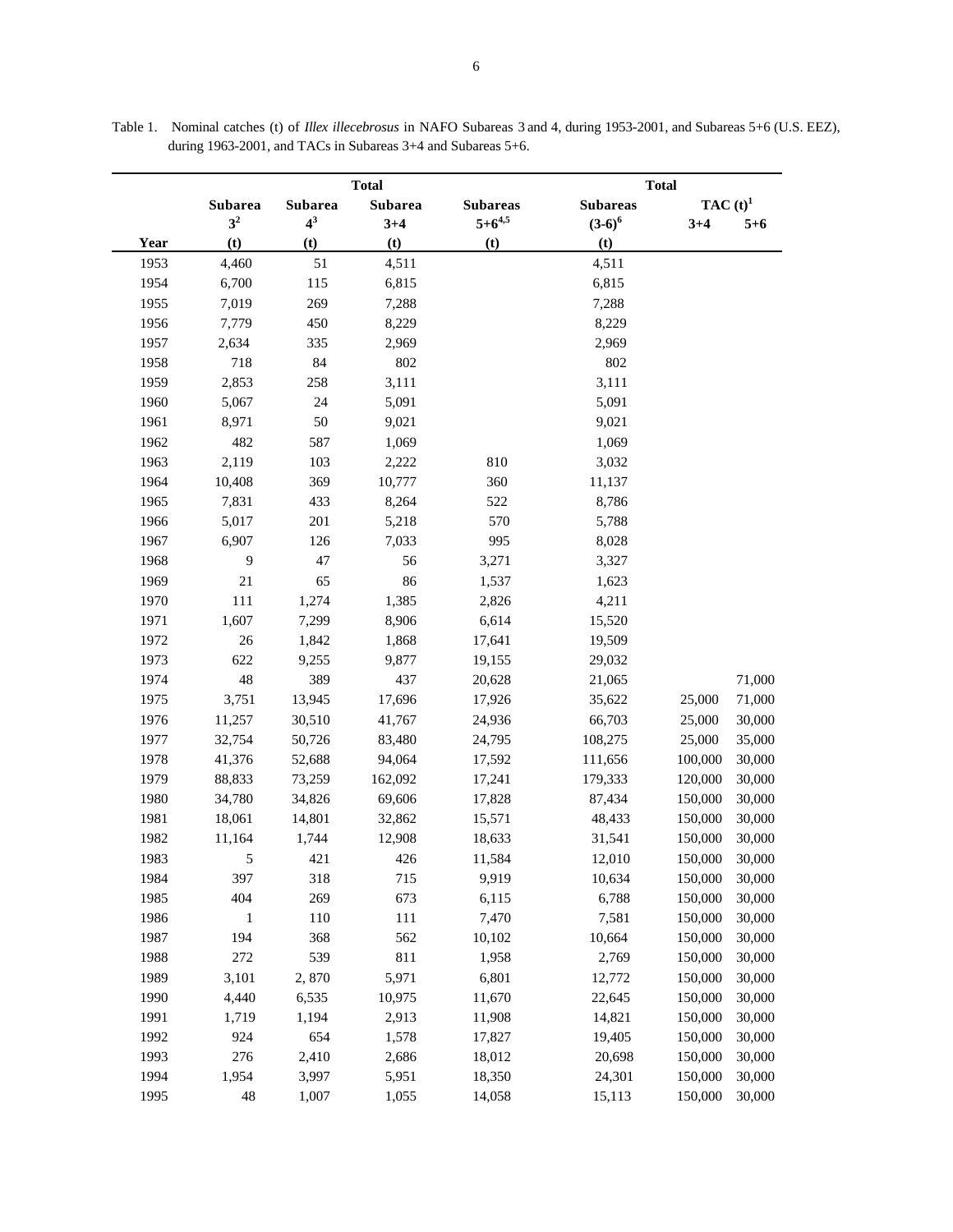|                 |                |                | <b>Total</b>   |                 |                 | <b>Total</b> |         |  |
|-----------------|----------------|----------------|----------------|-----------------|-----------------|--------------|---------|--|
|                 | <b>Subarea</b> | <b>Subarea</b> | <b>Subarea</b> | <b>Subareas</b> | <b>Subareas</b> | TAC $(t)^1$  |         |  |
|                 | 3 <sup>2</sup> | $4^3$          | $3+4$          | $5 + 6^{4,5}$   | $(3-6)^6$       | $3+4$        | $5 + 6$ |  |
| 1996            | 8,285          | 457            | 8,742          | 16,969          | 25,711          | 150,000      | 21,000  |  |
| 1997            | 12,748         | 2,866          | 15,614         | 13,629          | 29,243          | 150,000      | 19,000  |  |
| 1998            | 815            | 1,087          | 1,902          | 23,597          | 25,499          | 150,000      | 19,000  |  |
| 1999            | 19             | 286            | 305            | 7,388           | 7,693           | 75,000       | 19,000  |  |
| 2000            | 328            | 38             | 366            | 9,011           | 9,377           | 34,000       | 24,000  |  |
| 2001            | 23             | 34             | 57             | 3,939           | 3,996           | 34,000       | 24,000  |  |
| <b>AVERAGES</b> |                |                |                |                 |                 |              |         |  |
| 1976-1981       | 37,844         | 42,802         | 80,645         | 19,661          | 100.306         |              |         |  |
| 1982-1986       | 2,028          | 538            | 2,566          | 10,637          | 13,203          |              |         |  |
| 1987-1991       | 1,945          | 2,301          | 4,246          | 8,488           | 12,734          |              |         |  |
| 1992-1996       | 2,297          | 1,705          | 4,002          | 17,043          | 21,046          |              |         |  |
| 1997-2001       | 2,787          | 862            | 3,649          | 11,513          | 15,162          |              |         |  |
|                 |                |                |                |                 |                 |              |         |  |

<sup>1</sup>TACs during 1974 and 1975 for Subareas 5+6 include *Loligo pealeii* and, during 1975-1977, countries without allocations were permitted to land 3,000 t in Subsareas 3+4

<sup>2</sup> SA 3 catches include a small amount from Subarea 2

<sup>3</sup> SA 4 catches during 1987-2001 were updated based on catches in the Canadian Observer and ZIF Databases

<sup>4</sup>Subareas 5+6 catches during 1963-1978 not reported by species and are proration-based estimates by Lange and Sissenwine (1980)

 $<sup>5</sup>$  Subareas 5+6 catches during 1994-2001 are provisional</sup>

6 Catches during 2001 are provisional for all Subareas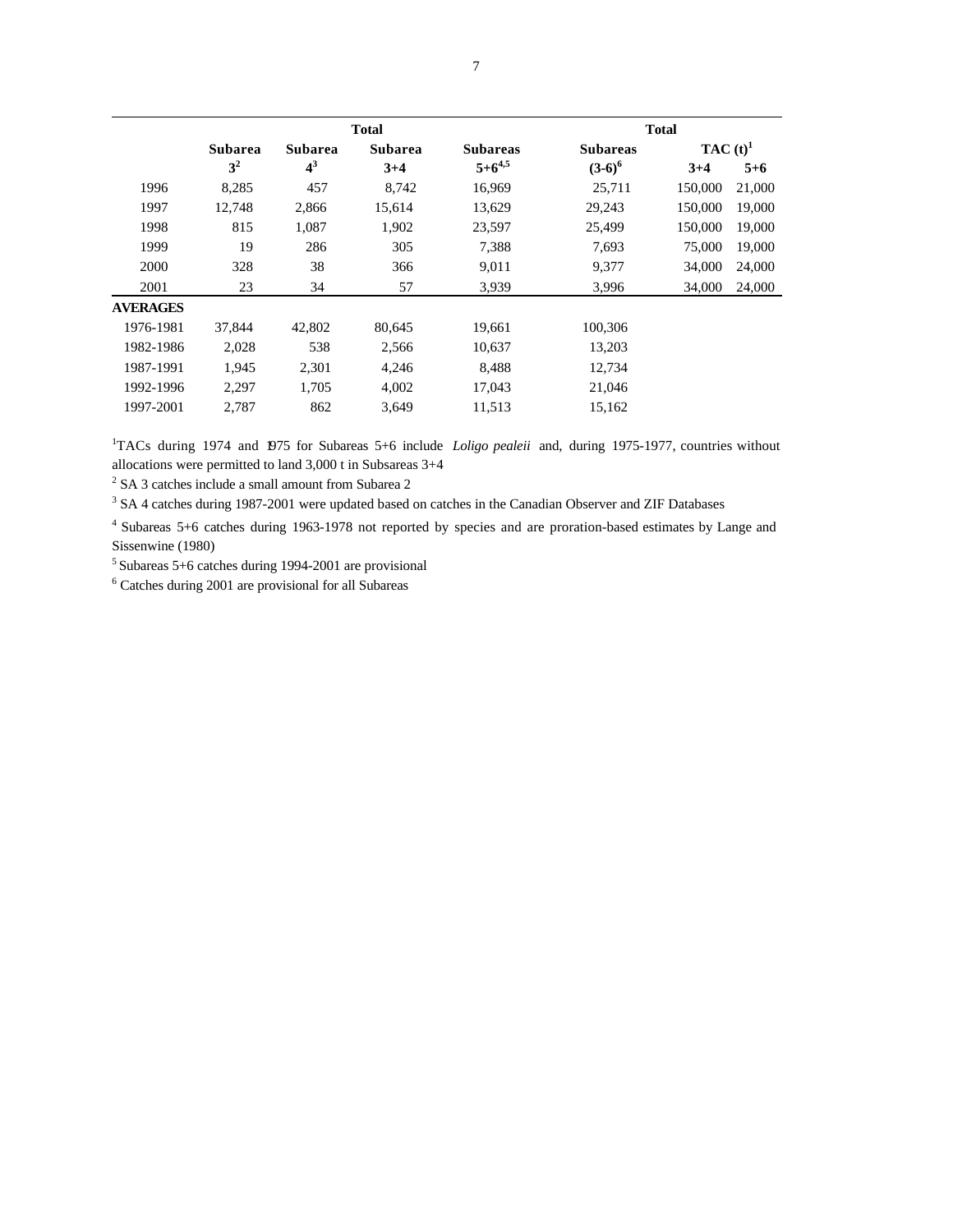| Table 2. Indices of relative abundance (stratified mean number/tow) and biomass (stratified mean kg/tow) from bottom trawl |
|----------------------------------------------------------------------------------------------------------------------------|
| surveys conducted in Subareas 5+6 (Sept-Oct, 1967-2001), Div. 4VWX (July, 1970-2001), and Div. 4T (Sept. 1971-             |
| 2001).                                                                                                                     |

|      |              | Subareas 5+6 |              | Division 4VWX |              | <b>Division 4T</b> |
|------|--------------|--------------|--------------|---------------|--------------|--------------------|
| Year | (number/tow) | (kg/tow)     | (number/tow) | (kg/tow)      | (number/tow) | (kg/tow)           |
|      |              |              |              |               |              |                    |
| 1967 | 1.6          | 0.2          |              |               |              |                    |
| 1968 | 1.6          | 0.3          |              |               |              |                    |
| 1969 | 0.6          | 0.1          |              |               |              |                    |
| 1970 | 2.3          | 0.3          | 5.6          | 0.4           |              |                    |
| 1971 | $1.7\,$      | 0.3          | 28.5         | 2.8           | 0.72         | 0.16               |
| 1972 | 2.2          | 0.3          | 6.6          | 0.7           | 0.05         | $0.01\,$           |
| 1973 | 1.5          | 0.4          | 10.9         | 1.5           | 0.08         | 0.02               |
| 1974 | 2.8          | 0.4          | 13.4         | 1.8           | 0.06         | 0.00               |
| 1975 | 8.7          | 1.4          | 44.8         | 5.0           | 2.47         | 0.51               |
| 1976 | 20.6         | 7.0          | 231.2        | 42.7          | 30.76        | 8.04               |
| 1977 | 12.6         | 3.7          | 50.9         | 9.5           | 25.73        | 7.61               |
| 1978 | 19.3         | 4.5          | 16.4         | 2.3           | 55.95        | 15.87              |
| 1979 | 19.4         | 6.1          | 91.4         | 14.2          | 28.47        | 8.14               |
| 1980 | 13.8         | 3.3          | 23.3         | 2.2           | 18.04        | 4.58               |
| 1981 | 27.1         | 9.3          | 35.5         | 4.9           | 5.76         | 1.67               |
| 1982 | 3.9          | 0.6          | 26.0         | 2.1           | 0.38         | 0.08               |
| 1983 | 1.7          | 0.2          | 76.9         | 2.1           | 0.09         | 0.00               |
| 1984 | 4.5          | 0.5          | 14.1         | 1.5           | 0.03         | 0.00               |
| 1985 | 2.4          | 0.4          | 80.2         | 2.7           | 0.48         | 0.11               |
| 1986 | 2.1          | 0.3          | 7.7          | 0.4           | 0.08         | $0.01\,$           |
| 1987 | 15.8         | $1.5\,$      | 4.9          | 0.4           | 0.16         | 0.02               |
| 1988 | 23.2         | 3.0          | 47.3         | 2.7           | 1.33         | 0.40               |
| 1989 | 22.4         | 3.3          | 26.3         | 2.7           | $0.30\,$     | 0.04               |
| 1990 | 16.6         | 2.4          | 40.6         | 4.8           | 0.88         | 0.14               |
| 1991 | 5.2          | $0.7\,$      | 27.1         | $1.8\,$       | 0.12         | 0.03               |
| 1992 | 8.2          | $0.8\,$      | 121.7        | $7.3\,$       | 0.28         | 0.05               |
| 1993 | 10.4         | 1.6          | 79.0         | 5.4           | 0.58         | $0.10\,$           |
| 1994 | 6.8          | 0.9          | 45.3         | 4.2           | 0.26         | $0.10\,$           |
| 1995 | 8.0          | 0.7          | 33.9         | 2.4           | 0.16         | $0.02\,$           |
| 1996 | $10.8\,$     | 0.9          | 11.9         | 0.9           | 0.70         | $0.11\,$           |
| 1997 | 5.8          | 0.5          | 52.0         | 4.8           | 0.96         | 0.17               |
| 1998 | 14.6         | 1.4          | 10.0         | 0.9           | 0.96         | 0.21               |
| 1999 | 1.4          | 0.2          | 16.7         | 2.0           | 0.23         | 0.05               |
| 2000 | 7.4          | 0.7          | 4.0          | 0.1           | 0.19         | 0.02               |
| 2001 | 4.5          | 0.3          | 4.1          | 0.3           | 0.08         | 0.01               |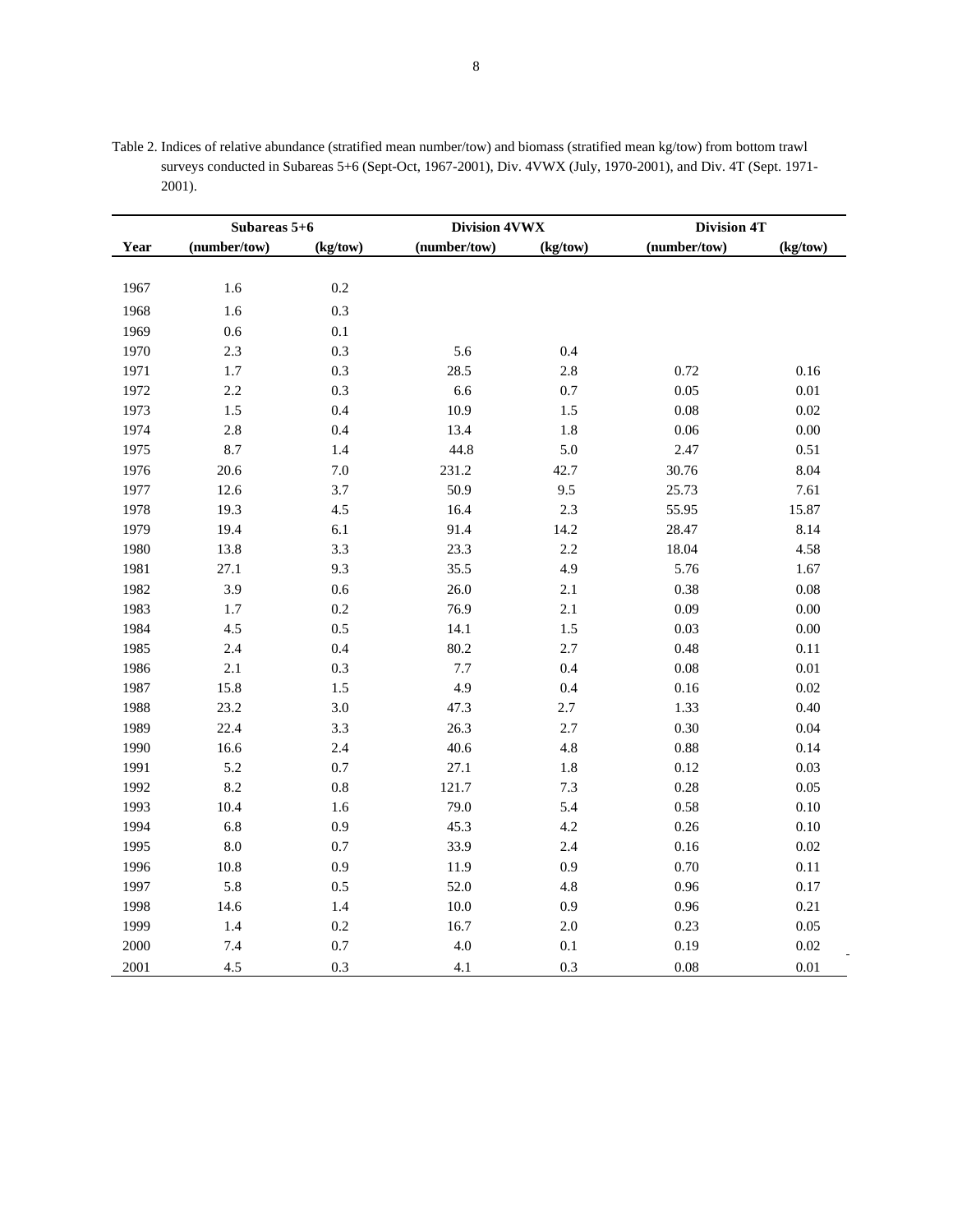Table 3. Indices of *Illex illecebrosus* relative abundance (stratified mean number/tow) and biomass (stratified mean kg/tow) from Canadian bottom trawl surveys conducted in Div. 2J3KLNO (Sept-Dec) and in Div. 3LNOPs (April-June), during 1995-2001, and swept areas estimates of total biomass (tons) and abundance ('000 t) from EU bottom trawl surveys conducted in July on the Flemish Cap in Div. 3M during 1988-2001.

| Year | <b>Flemish Cap Survey</b><br>July |                          | <b>Division 2J3KLNO Survey</b><br>Sept-Dec |          | <b>Division 3LNOPs Survey</b><br><b>April-June</b> |          |
|------|-----------------------------------|--------------------------|--------------------------------------------|----------|----------------------------------------------------|----------|
|      | <b>Total Abundance</b><br>(900 t) | <b>Total Biomass (t)</b> | (number/tow)                               | (kg/tow) | (number/tow)                                       | (kg/tow) |
| 1988 | 46                                | 5                        |                                            |          |                                                    |          |
| 1989 | 86                                | 8                        |                                            |          |                                                    |          |
| 1990 | 18,698                            | 1,647                    |                                            |          |                                                    |          |
| 1991 | 14,454                            | 1,159                    |                                            |          |                                                    |          |
| 1992 | 897                               | 66                       |                                            |          |                                                    |          |
| 1993 | 27                                | 1                        |                                            |          |                                                    |          |
| 1994 | 3,002                             | 211                      |                                            |          |                                                    |          |
| 1995 | 57                                | 1                        | < 0.01                                     | < 0.01   | 0.040                                              | 0.001    |
| 1996 | 1,286                             | 87                       | 0.08                                       | < 0.01   | 0.240                                              | 0.040    |
| 1997 | 956                               | 64                       | 0.14                                       | 0.01     | 0.300                                              | 0.040    |
| 1998 | 1,178                             | 71                       | 0.84                                       | 0.05     | 0.120                                              | 0.024    |
| 1999 | 701                               | 18                       | 0.03                                       | 0.00     | 0.030                                              | 0.005    |
| 2000 | 175                               | 3                        | 0.09                                       | 0.01     | 0.001                                              | < 0.001  |
| 2001 | 469                               | 7                        | 0.04                                       | 0.01     | 0.003                                              | < 0.001  |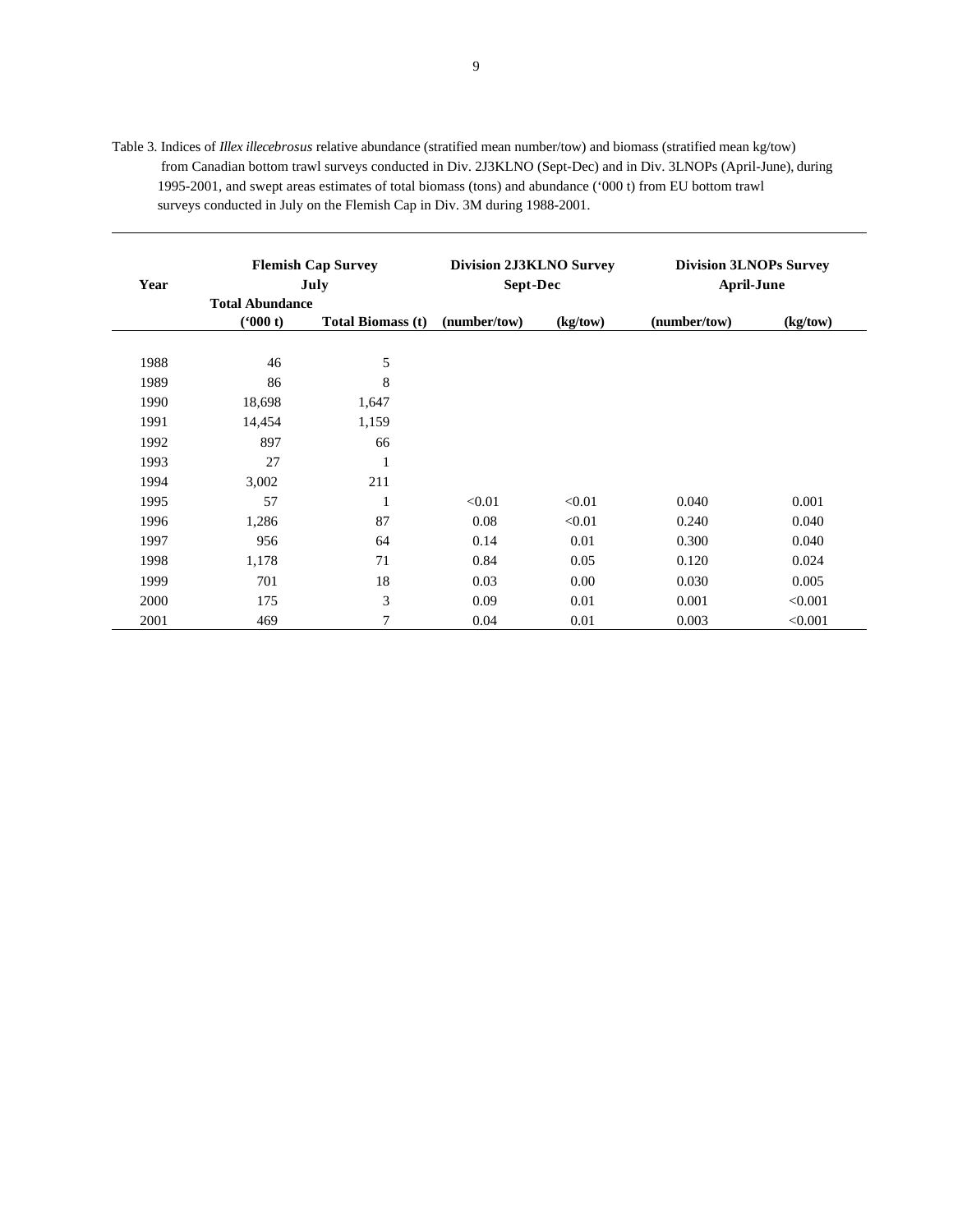|           | $SA$ 3+4       |                          |                          |
|-----------|----------------|--------------------------|--------------------------|
|           | <b>Nominal</b> | Divison 4VWX July Survey |                          |
| Year      | Catch          | <b>Biomass Index</b>     | <b>Fishing Mortality</b> |
|           | (t)            | (kg/tow)                 | <b>Indices</b>           |
|           |                |                          |                          |
| 1970      | 1,385          | 0.4                      | 0.35                     |
| 1971      | 8,906          | 2.8                      | 0.32                     |
| 1972      | 1,868          | 0.7                      | 0.27                     |
| 1973      | 9,877          | 1.5                      | 0.66                     |
| 1974      | 437            | 1.8                      | $0.02\,$                 |
| 1975      | 17,696         | 5.0                      | 0.35                     |
| 1976      | 41,767         | 42.7                     | $0.10\,$                 |
| 1977      | 83,480         | 9.5                      | 0.88                     |
| 1978      | 94,064         | 2.3                      | 4.09                     |
| 1979      | 162,092        | 14.2                     | 1.14                     |
| 1980      | 69,606         | 2.2                      | 3.16                     |
| 1981      | 32,862         | 4.9                      | 0.67                     |
| 1982      | 12,908         | 2.1                      | 0.61                     |
| 1983      | 426            | 2.1                      | $0.02\,$                 |
| 1984      | 715            | 1.5                      | 0.05                     |
| 1985      | 673            | 2.7                      | $0.02\,$                 |
| 1986      | 111            | 0.4                      | 0.03                     |
| 1987      | 562            | 0.4                      | 0.14                     |
| 1988      | 811            | 2.7                      | 0.03                     |
| 1989      | 5,971          | 2.7                      | 0.22                     |
| 1990      | 10,975         | 4.8                      | 0.23                     |
| 1991      | 2,913          | $1.8\,$                  | 0.16                     |
| 1992      | 1,578          | 7.3                      | $0.02\,$                 |
| 1993      | 2,686          | 5.4                      | 0.05                     |
| 1994      | 5,951          | 4.2                      | 0.14                     |
| 1995      | 1,055          | 2.4                      | 0.04                     |
| 1996      | 8,742          | 0.9                      | 0.97                     |
| 1997      | 15,614         | 4.8                      | 0.33                     |
| 1998      | 1,902          | 0.9                      | 0.20                     |
| 1999      | 305            | 2.0                      | 0.02                     |
| 2000      | 340            | $0.1\,$                  | 0.34                     |
| 2001      | 57             | 0.3                      | $0.02\,$                 |
|           |                |                          |                          |
| Average   |                |                          |                          |
| 1976-1981 | 80,645         | 12.6                     | 1.67                     |
| 1982-2001 | 3,717          | 2.5                      | 0.18                     |
|           |                |                          |                          |

| Table 4. Fishing mortality indices (SA 3+4 nominal catch/Div. 4VWX July survey biomass index) |
|-----------------------------------------------------------------------------------------------|
| of northern shortfin squid ( <i>Illex illecebrosus</i> ) in Subareas 3+4 during 1970-2001.    |
| Fishing mortality indices were divided by 10,000 to scale the values.                         |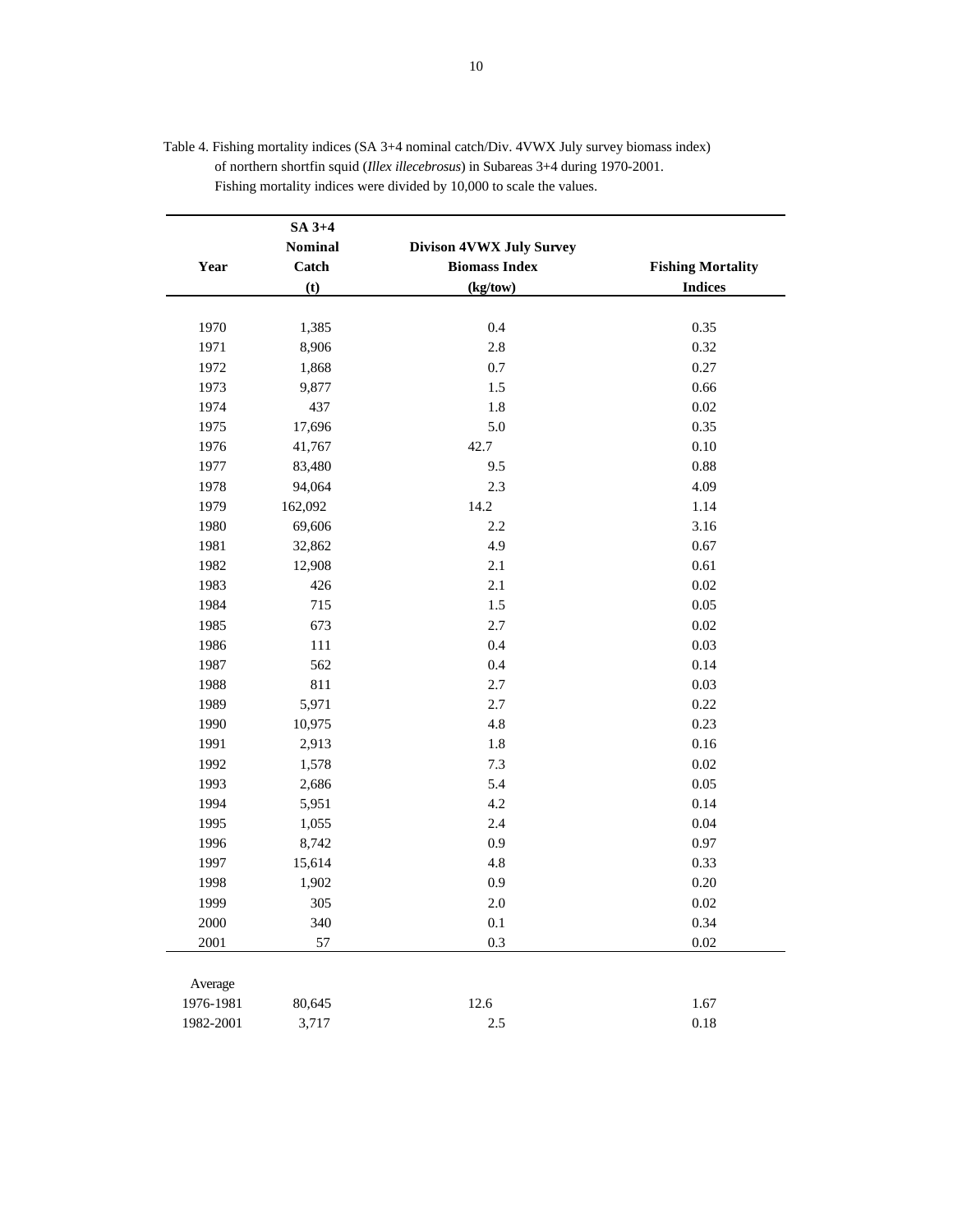



Fig. 1. Nominal catches ('000 tons) of *Illex illecebrosus* and TACs in Subareas 3 and 4, during 1953-2001, and Subareas 5+6 during 1963-2001 (top) and nominal catches in Subarea 3 and Subarea 4 during 1982-2001 (bottom).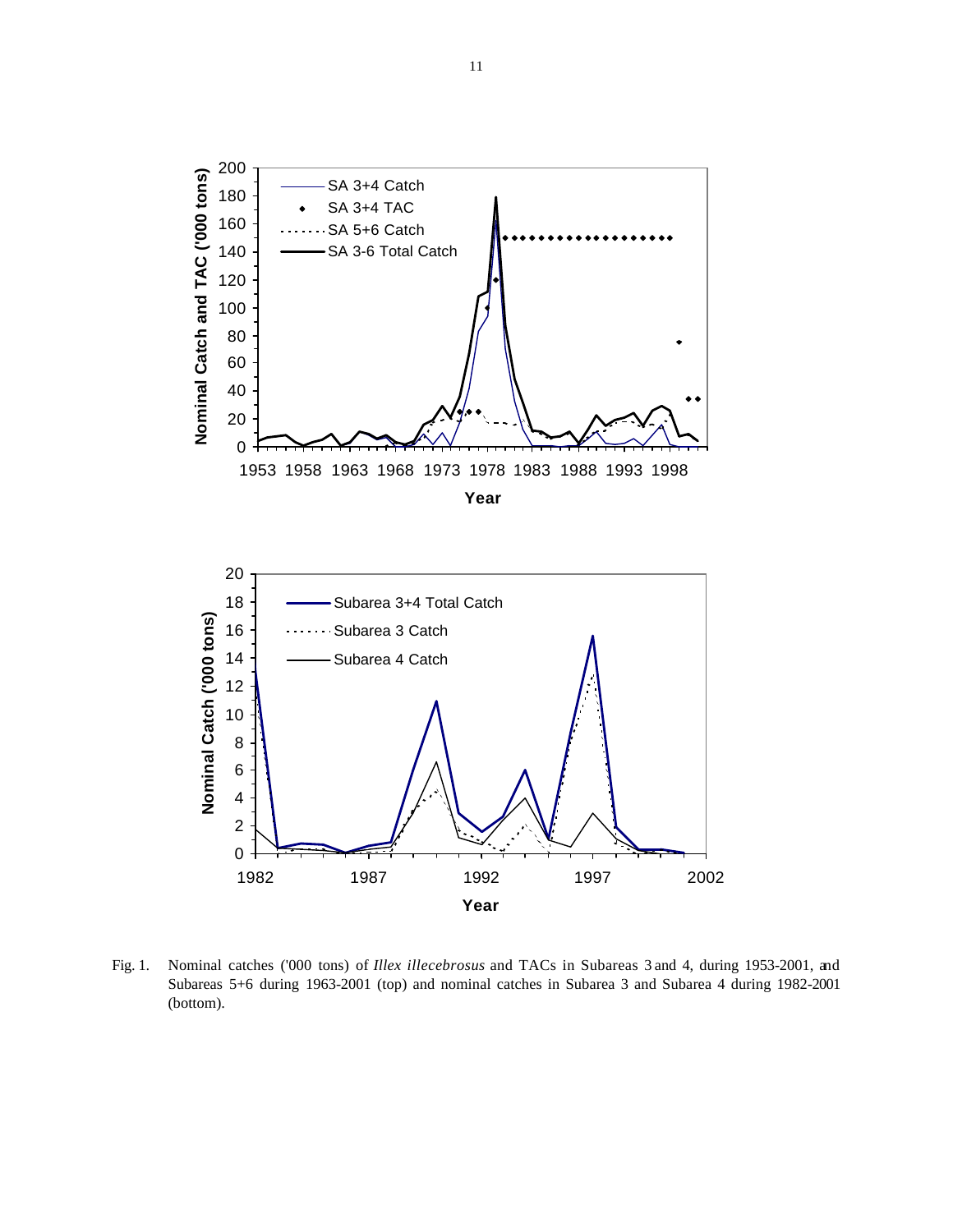

Fig. 2. Average percentage of nominal catches of *Illex illecebrosus*, by month and Subarea, during 1982-1986, 1987-1991, 1992-1996 and 1997-2001.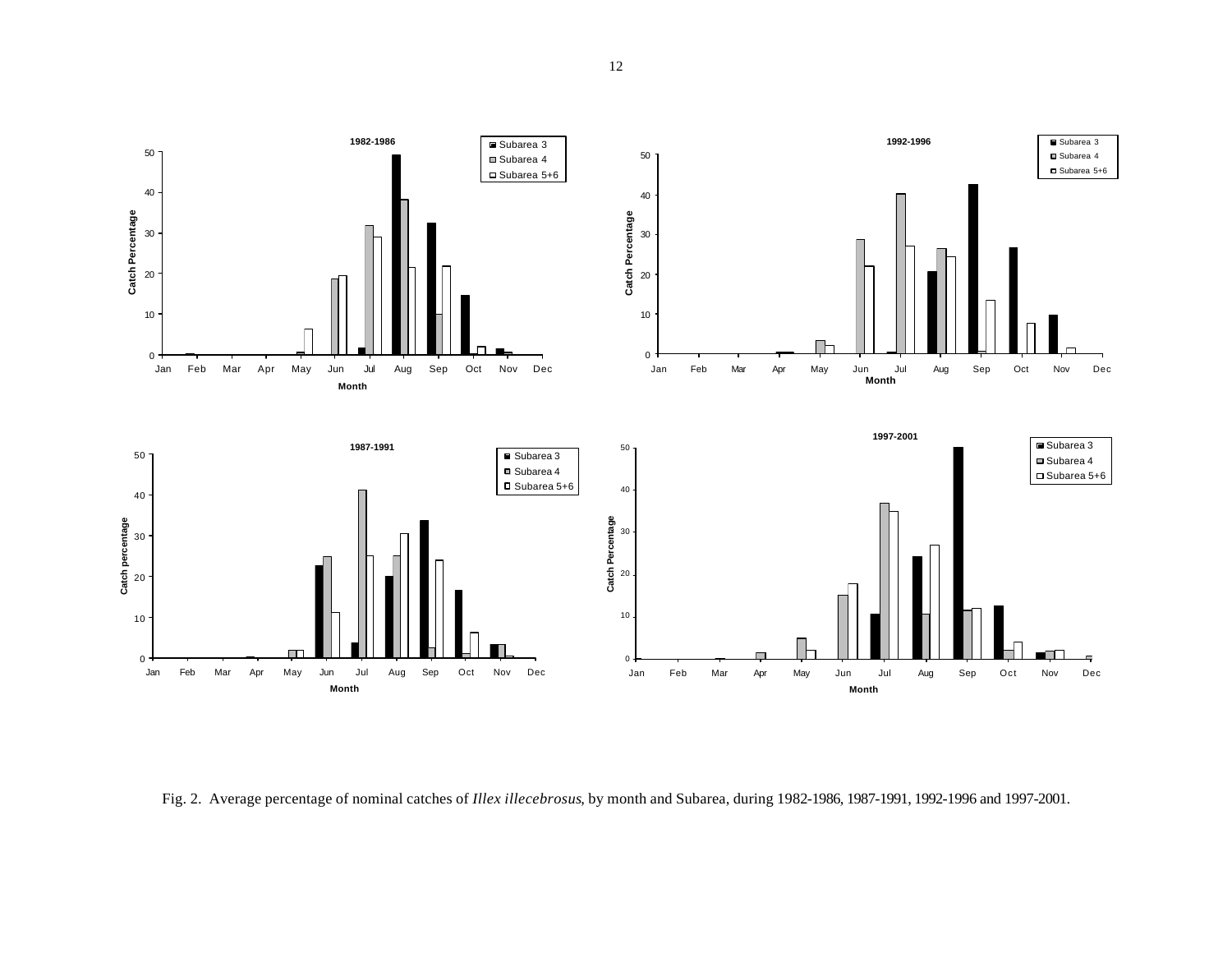

Fig. 3. *Illex illecebrosus* relative abundance (stratified mean number/tow) (top) and biomass indices (stratified mean kg/tow) (bottom) from the Div. 4VWX surveys (July, 1970-2001), Div. 4T surveys (September, 1971- 2001), and Subareas 5+6 surveys (September-October, 1967-2001).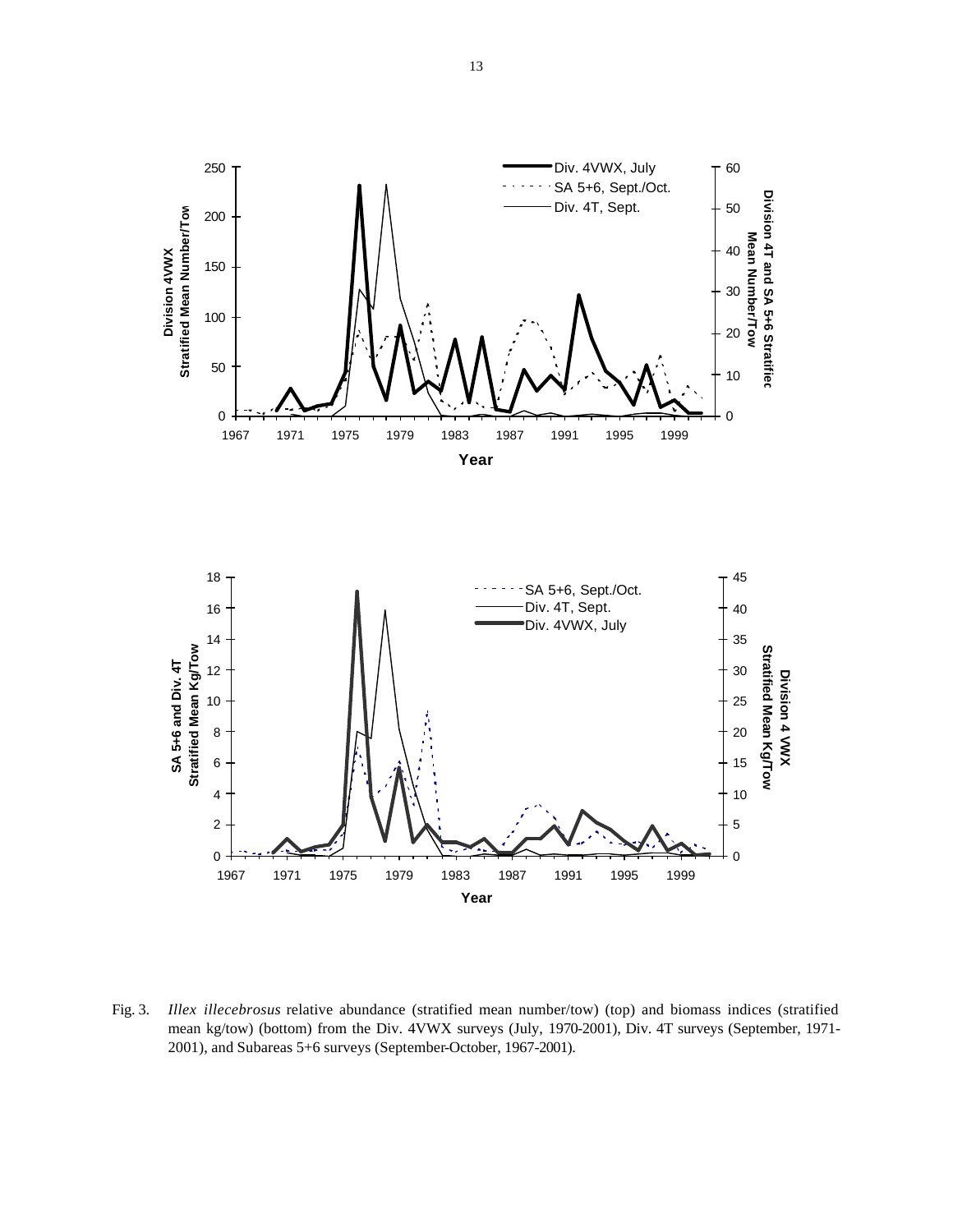



Fig. 4. Abundance indices (stratified mean number/tow) of *Illex illecebrosus*, during July of 1988-2001, in the Canadian bottom trawl surveys in Div. 4VWX (July) and bottom trawl surveys on the Flemish Cap in Div. 3M (absolute abundance, '000 squid) (top) and the Canadian surveys in Div. 3LNOPs (April-June) (bottom).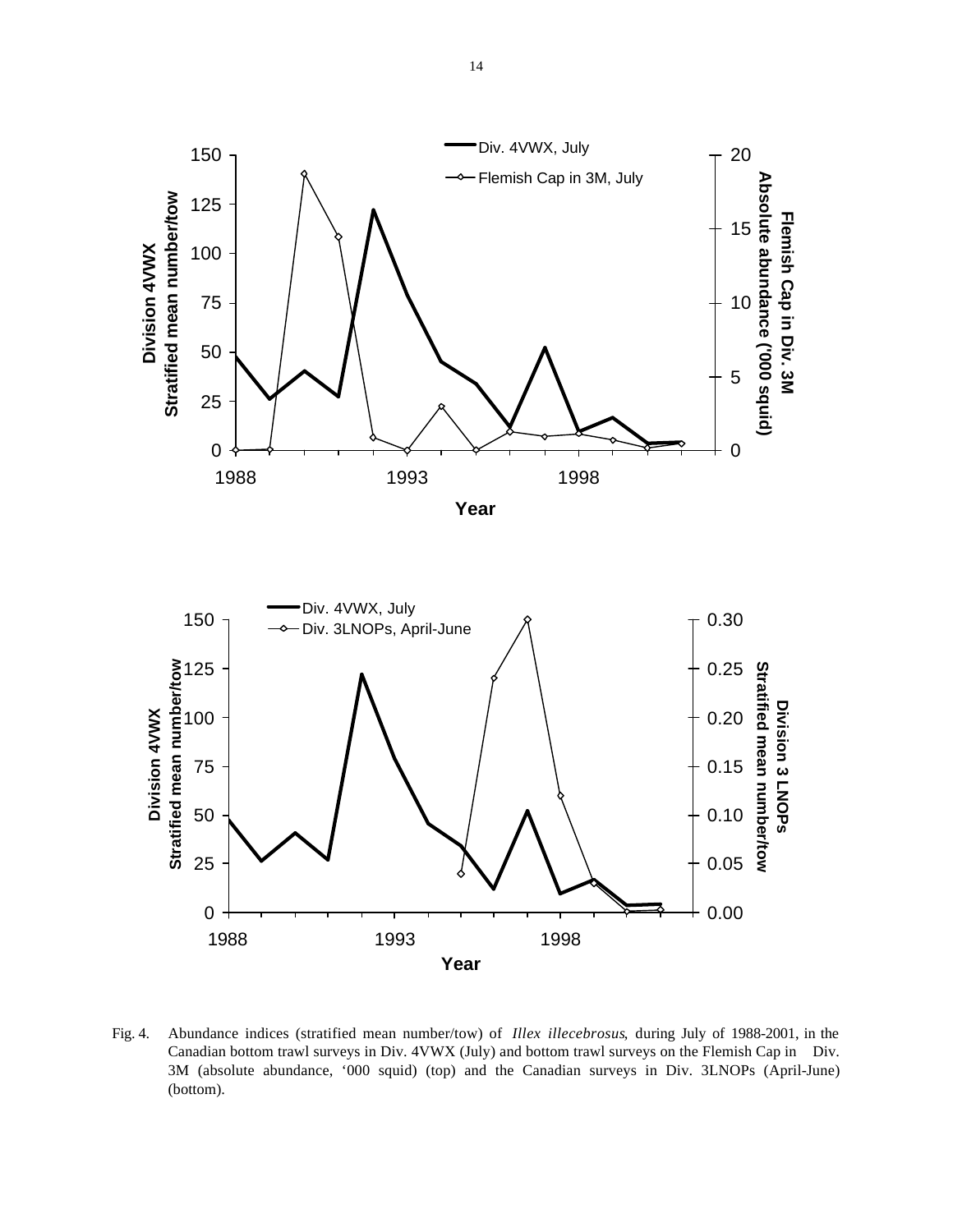

Fig. 5. *Illex illecebrosus* indices of relative abundance (stratified mean number/tow) (top) and biomass (stratified mean number/tow) (bottom), during autumn, from the Canadian bottom trawl survey in Div. 2J3KLNO (1995- 2001) and Div. 4T (1971-2001) and the U.S. bottom trawl surveys in Subareas 5+6 (1967-2001).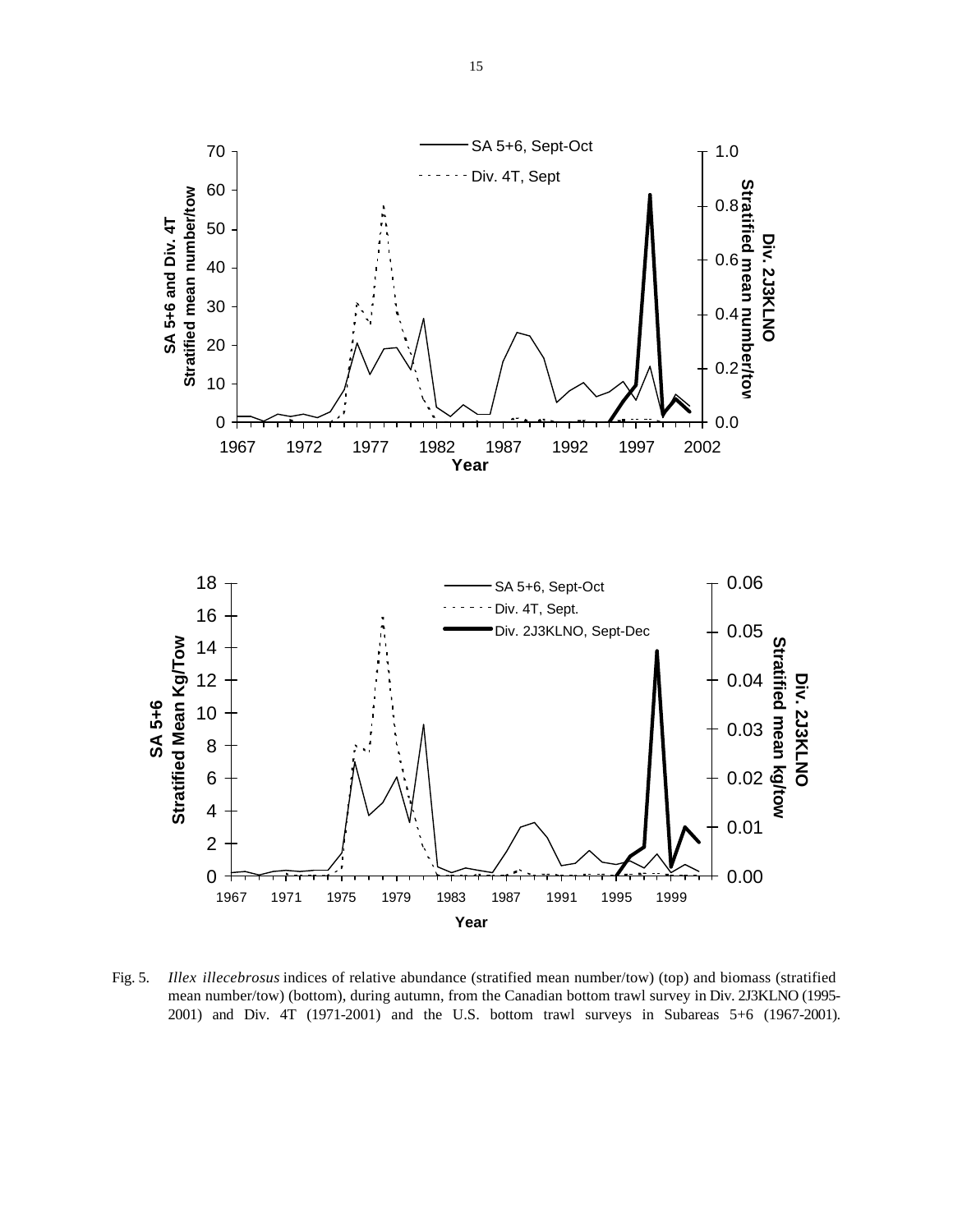

Fig. 6. Mean weight per individual (g) of *Illex illecebrosus* caught in the Subareas 5+6 autumn bottom trawl survey (1967-2001), Canadian Div. 4VWX July bottom trawl surveys (1970-2001).



Fig. 7. Nominal catch ('000 t) in SA 3+4 and Div. 4VWX July survey biomass indices (kg/tow) during 1970- 2001.